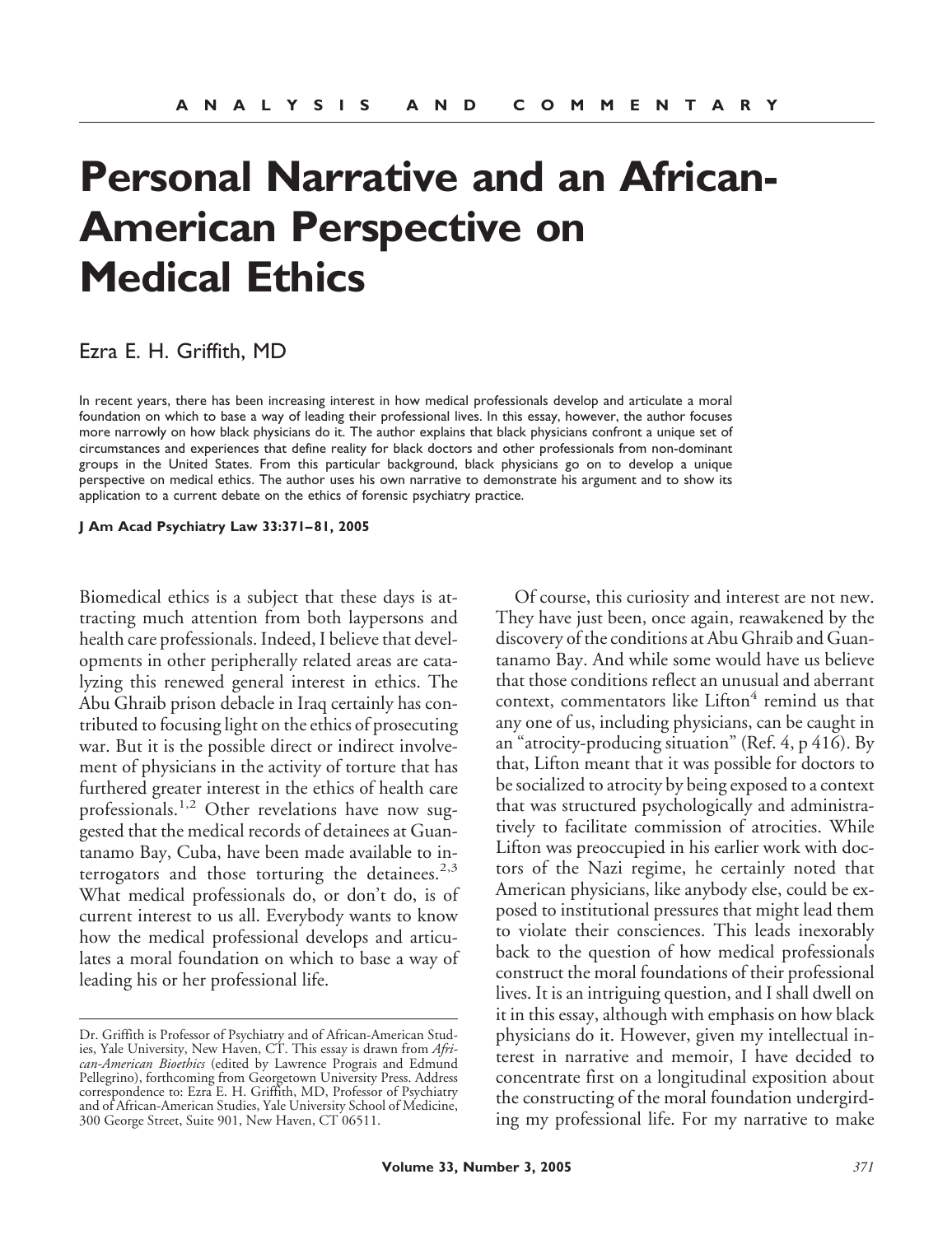sense, I note that I am a member of the non-dominant black group in the United States; and my professional identity is that of a forensic psychiatrist.

I resort to telling a brief story about my life, not only because I am preparing a terrain of argument that will highlight a stark preference for narrative ethics. I also do not think it easy to articulate my own African-American perspective on biomedical ethics without outlining some personal experiences that have contributed to the shaping of my moral life. These experiences will be notably religious and cultural, which may immediately evoke sympathy from philosophers and scientists about the parochial nature of my background. Nevertheless, that is the way it is. I cannot invent another version of my longitudinal, psychosocial development. So, in sharpening my intent, I should say that I wish to focus on the pathways used by me, a black physician and forensic psychiatry specialist, to construct the moral foundation of my professional identity. I shall ultimately apply my argumentation to a current debate on the ethics of forensic psychiatry practice.

## **Background**

Early one morning in the 1940s, my father sent the usual message to the midwife who had served our family before. I understand she arrived and performed her duties effectively. As a consequence, I first saw the light of day in a small chattel house located in the Caribbean island of Barbados. In those days, that lovely piece of territory was a British possession, one of these outlying countries that the British Colonial Office followed attentively.

I was raised amid the multiple paradoxes that so traditionally characterized life in the British Empire. On the one hand, I received a solid education at the levels of primary and secondary school. I read widely and engaged in critical discourse with teachers and friends. Indeed, debate on all topics was a hallowed part of Barbadian culture. On the other hand, I came to understand that the British saw themselves differently from the way they viewed those they colonized. As a result, I internalized the metaphor of the club—in this case, the aquatic club and the yacht club. To their credit, the British did not put up signs saying that black Barbadians could not use the two clubs. As I have stated elsewhere,<sup>5</sup> the British did not engage in such gauche behavior. Nevertheless, the unwritten rule that I was to stay away was as clear to me as any regulation could be to people with common sense. So I went to neither club. In subsequent years, I began to appreciate more acutely this idea that black people were accorded privileges that were different from ones enjoyed by whites. And it would unleash in me a preoccupation with this distinction between dominant and non-dominant groups.

The subtlety of the British is ineffaceable in my mind. I saw it at work even in the church context and I marveled at their technique. For several years I sang in the choir of the local Anglican cathedral; I was a part of the age-old British tradition of boy choristers. So I sang both at the Sunday morning matins service and at the seven o'clock evensong. I could never understand why the white Britishers had a preference for the morning service. Few were present at the evening service. This resulted in a peculiar separation of the black and white groups that helped me to formulate an understanding of difference in the British colonial context. It didn't take me long to note that few bank tellers were black or that the head of this organization and the leader of that association were white.

When, in 1956, my family moved to the United States, another phase of my sociopolitical education began. It was around this time that I first read Richard Wright's *Native Son*<sup>6</sup> and confronted raw anger spilling from a writer's pen. This was years before the formulation of African-American Studies, and I had to take responsibility for my own intellectual development. I cannot even remember what led me to read about the Harlem Renaissance, but I know it was not in formal courses anywhere that I encountered the term. It would be just after my graduation from college in 1963 that I heard Malcolm X give a lecture in Boston, saw him field questions expertly, spouting back rhetoric that frightened both blacks and whites. In those days, many of the people I knew wanted to find some ground for accommodation, for compromise. Only a few people in my circle wanted a revolution, a Baldwinian fire, or a Rap Brownian burning. But most of my friends did want change. After all, it was time for things to improve everywhere for blacks.

Without extending the story anymore, I realized that many of my social and intellectual experiences sensitized me to the peculiar context of the Anglo-American world. I learned that there was a dominant white group and a non-dominant black group, and the interactions between the two groups were complicated, often abrasive, and pervasively contentious.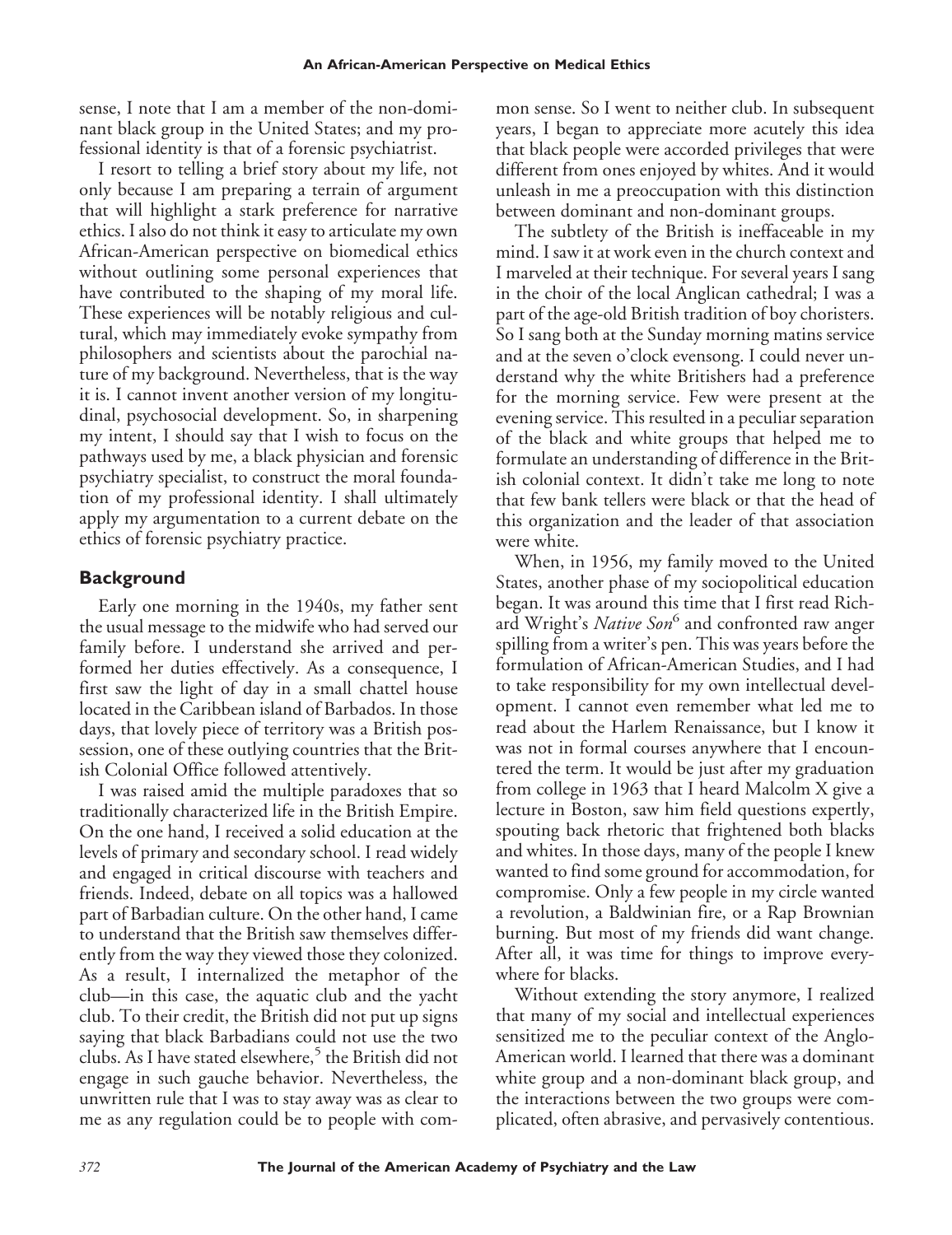(This is not to suggest that there are not other nondominant groups, or that the only way to think about dominant and non-dominant group interaction is on the basis of skin color. However, for purposes of simplicity, I will limit my attention here to the exchanges between whites and blacks.)

I turn now to the other important dimension of my early social experiences, both in Barbados and in the United States. These experiences took place in church. I use the term "church" in a broad Protestant sense and without reference either to the Catholic religion or Jewish dogma. I attended many different churches, as a result more of geographic convenience than any intended philosophical distinctiveness. But over time, I progressively came to see the church as a means of thinking about social justice, of reflecting on the plight of the poor, and as a mechanism for facilitating the interaction of dominant and nondominant groups based on fairness and equity.

At this juncture, I am not insisting that any black individual growing up in the Anglo-American world would have or should have reached the same conclusions that I reached. We are all more sophisticated now than a decade ago, and we know that members of non-dominant groups are capable of formulating different approaches to their problems and to the articulating of solutions. But I decided that in the Anglo-American context, most of my acts are viewed as the movements of a black man and are weighed on scales ultimately controlled by non-blacks. It saddens me, too, that simply because of my membership in a non-dominant, non-white group, I spend considerable energy preoccupied with the task of living my life as a black individual. I reflect incessantly on the interaction of blacks and whites. Why? Simply because skin color matters, and racism, its derivative, is a pollutant that taints black-white interactions. Furthermore, black responses to the white dominant group are so complicated that the problem of responding strategically to whites is, in my view, a lifelong task within the scheme of Levinson *et al*. <sup>7</sup> When Levinson articulated his theory of life cycle stages, he assigned major tasks to each phase of life. For example, we understand now how a recent college graduate about 21 years old looks to the work of defining an early direction for his or her career and simultaneously struggles to establish a life that is set off from that of the parents. But Levinson never explicitly enunciated this task that I think is so important for blacks in this particular cultural setting of the United

States. In all fairness, he understood it, something that was clear in many discussions that I had with him before his death. In addition, he was quite sensitive to the tasks of women, and he understood that the symbol of non-dominant/dominant group interactions had wider applicability than only to the dichotomous pair of black/white.

I wish to assert, and to do so more strenuously and energetically than Levinson, that black individuals do well to face the objective of measuring and even trying to control their interactions with whites. I make no bones about my special interest in how black professionals—in this case psychiatrists—prosecute the task. I intend to offer the outline of an approach to contending with this objective, which in my mind is almost synonymous with what I consider to be a duty of professionals from non-dominant groups. The approach requires that black professionals, for example, reflect earnestly on how they authentically represent their non-dominant group. They must also consider the phenomena of "belonging" and of "nigrescence building." These three elements are powerful forces that impinge on the way black psychiatrists do their work and think about their lives. These forces also lead to a unique forging of an ethics-based platform on which to carry out one's professional activity. I would like to render this process clearer and more palpable, thereby making it more readily understandable.

However, before moving on, I underline a point I made earlier. It is often expected that all those assigned to a particular non-dominant group have a common way of viewing the world, and that they accommodate to a clearly defined way of dealing with dominant group members. In a broad sense, that is why so many of us find it hard to understand that the black individual who defines himself as a conservative Republican is even conceptually possible as a definitional entity. But we certainly know now that black conservative Republicans exist. They are alive and functioning well and intent on growing in number. This means that the task of adapting to the dominant white group is open to interpretational adjustment, regardless of what our own personal preferences may be. This is why I prefer to emphasize comprehension of the problem and leave the question of stylized choice to each individual. This does not mean I have no preference. I just recognize that others may not like my preference. My point is, therefore, that I want us to agree with Gates<sup>'8</sup> idea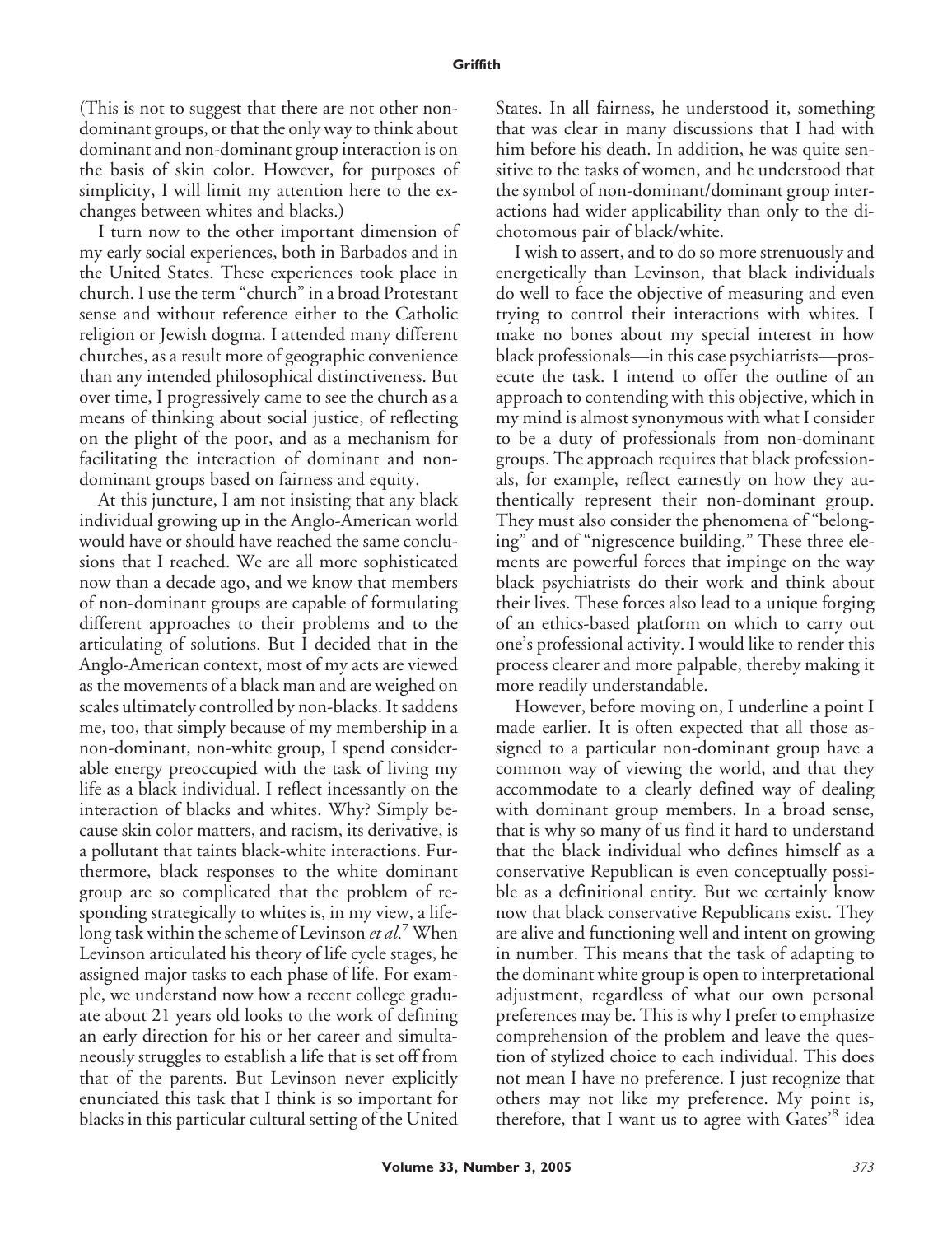that the notion of a unitary black man is but an imaginary concept; hence the interest in my own narrative as a point of departure. There is some recognition then of the reality that every black man has his own gauntlet to run (Ref. 8, p XIV).

### **Authentic Representation**

I turn now to the problem of authentic representation, which I point out is a special burden for black psychiatrists, although I have already conceded that, generally speaking, members of non-dominant groups must come to terms with the task of authentically representing their group. But clear understanding of the task requires its own deconstruction. So I shall deal first with representation.

The burden of representing one's non-dominant black group has, for a long time, been a prominent theme in the cultural context of the United States. Race men like W. E. B. DuBois and Booker T. Washington understood it well. In Sister Souljah's autobiography entitled *No Disrespect*, <sup>9</sup> she noted that Harriet Tubman

Now this quotation is somewhat provocative, as Sister Souljah is wont to be. So for a bit, I suggest we look past the provocation of the comfortable white house, the light-skinned husband, and the skin-lightening cream. And no matter! We are still left with Sister Souljah's insistence that we make a commitment to help save our brothers and sisters from the injustices and indignities meted out by members of the dominant white group. We must, therefore, represent them and not sit comfortably ensconced in whatever luxury our economic achievement will purchase for us. Others like Chester Pierce<sup>10</sup> have raised the question in a more subdued but still penetrating tone: how will you serve the group, the non-dominant group that so lucidly contributes at least partly to the establishment of your identity in this country?

Now, when we return to the rest of Sister Souljah's passage, we see that she articulates a polarized view of representation. After all, Harriet Tubman could have built herself a white house, found a light-skinned husband, dug deeply into the skin-lightening cream, and still marched back through the woods for her brothers and sisters. For the sake of argument, one

could serve the group and still adhere to personalized concepts that may even seem to be at odds with one's service to the group. So I place Sister Souljah, partly for pragmatic didactic purposes, at one polar end of a spectrum of possibilities.

At the other end comes what Gates calls soulless, colorless opportunism.<sup>8</sup> That depiction speaks by and for itself. That end of the spectrum makes no pretenses about representing anybody. That is the plea for being just a human being and leaving the burden of representing to others. At this end of the spectrum, the salience of race or ethnicity is minimal, if not non-existent.

Between those two poles on the spectrum reside a host of stylized roads to representing the black nondominant group. If I understand what  $Cross<sup>11</sup>$  has to say about the complexity of developing both personal and group black identity, I expect that there is often ambivalence in us blacks about representing our constituency. So that while we are representing, we may also be rebelling against the very task. This explains Gates' joke about blacks' being embarrassed by another black who is too dark, too loud, and too wrong. "Nigger is loud and wrong," Gates would say (Ref. 12, p XIII). And the unstated question is, who wants to represent someone like that?

Now Gates put his finger quite naturally on another special problem that educated, non-dominant group members like us must have. Our education, experience, and socialization as physicians and psychiatrists make it easy for us to engage in what Gates calls the constructing of "identities through elective affinity" (Ref. 12, p XV). So, for example, we play golf and hang around with golfers. As we participate in this endeavor, skin color is not an important characteristic. It allows us, in Gates' terms, to "experience a humanity that is neither colorless nor reducible to color" (Ref. 12, p XV).

What I intended to show here is the marvelous array of options presented to the black psychiatrist who contemplates the task of representing his nondominant group.

Obviously, the pervasive and extensive establishment of elective affinities can lead to one's adopting the stance of colorless opportunism. I need not criticize that preference, to which some black professionals naturally gravitate. Suffice it to say that some blacks contemplate the burden of representation, define it as too heavy and costly a burden, and then move to activities where the salience of race matters is

<sup>. . .</sup>could have just chilled in the North, built a white house with a white picket fence, got a light-skinned husband and died with her fingertips in a jar of skin-lightening cream. But she didn't. She marched her big black ass through the woods. . .and went back and got her African brothers and sisters (Ref. 9, p XIV).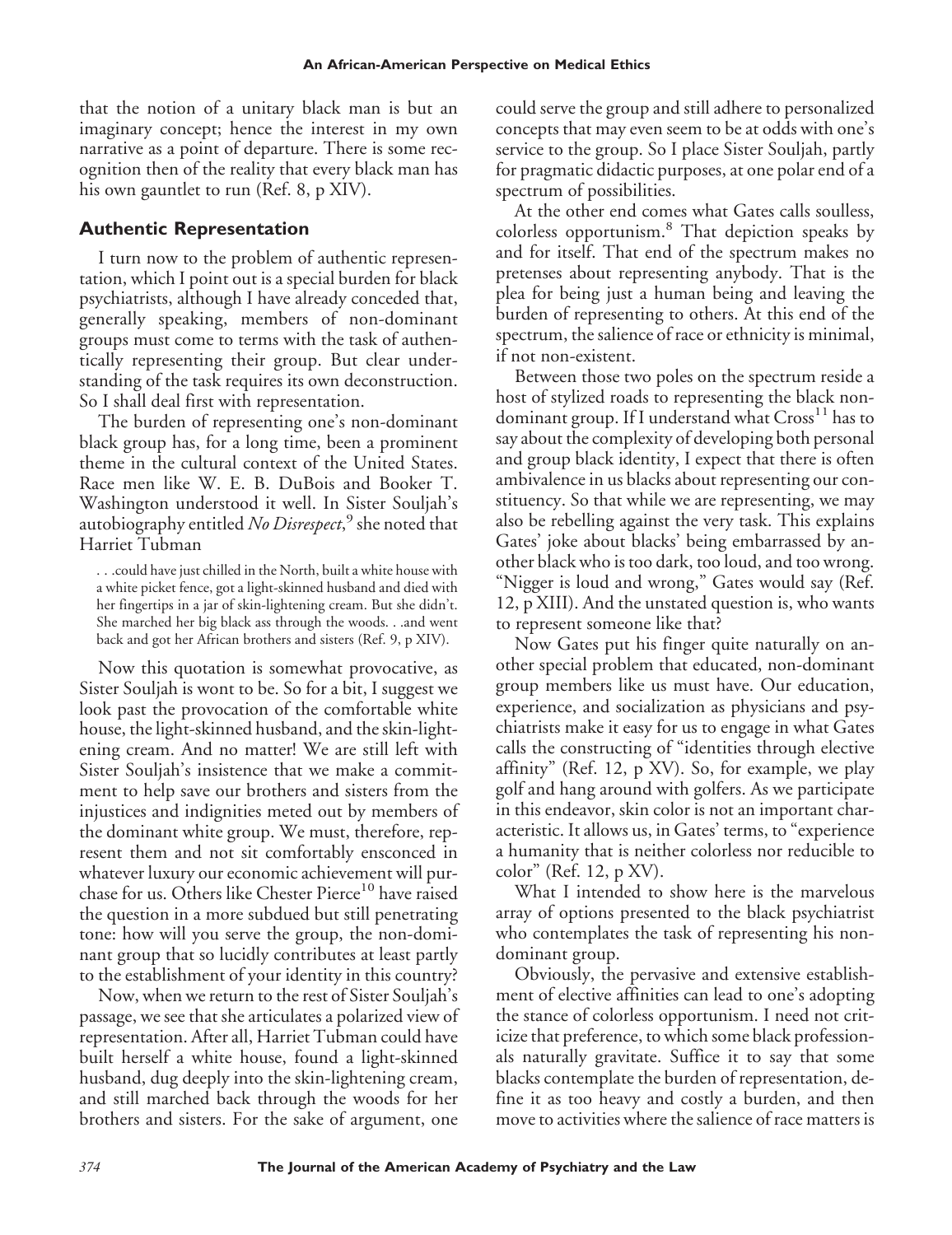#### **Griffith**

minimal. In my own case, I have adopted a clearly personal form of representation in my private and professional life. This I have done as a function of my background and narrative experience. But in addition, the salience of skin color is unambiguous in the areas of my professional interests: medicine and the  $law.<sup>13</sup>$ 

I do wish to make explicit an idea that I assume others may have. I never intended to suggest that members of the dominant white group do not engage in the process of representation. Such a thought is to my mind preposterous. On the other hand, little effort is needed to point out that representing the dominant group must be a qualitatively different matter from representing a non-dominant group. That, after all, is at the heart of understanding what difference and hierarchical difference are all about when we talk of dominant and non-dominant groups.

First of all, except in the rare situation where dominant group membership is significantly smaller than non-dominant group membership or in the unusual context where non-dominant group members have become overtly rebellious and violent, dominant group members enjoy the luxury of avoiding reflection on the task of representing. Of course, they may enjoy engaging in representation of the values they hold dear. Some years ago when the Black Panthers attacked dominant group values with a certain vehemence and then went on to threaten violence, dominant group members became palpably terrified and even moved to the task of representing the dominant group with unaccustomed vigor.

However, for the most part, the members of dominant groups do not have to gear their style of representing to anticipated responses from the non-dominant group. The dominant group is taken with superiority and the image of spreading their ideas to others. In a few words, I dare say that the burden of representing a dominant group and doing it from what I shall call a "one-up position" must be qualitatively different from the task of representing a nondominant group from a "one-down position." This distinction is perhaps most movingly articulated in Linda Brent's slave narrative, *Incidents in the Life of a Slave Girl.*<sup>14</sup> There, Dr. Flint, the slave-master, certainly rises to the task of effectively representing the group of autocratic slave owners. And he demonstrated that the dominant group can also take on the burden of representation. Consequently, he takes a certain vindictive pleasure in asserting his role as

slave-master and seeking to bend Linda Brent's will to his as he tries, and I say it in modern-day parlance, to get into her pants. It was the good doctor's view that both Linda and her pants belonged to him. With all of that said, I concede that dominant group representation may well be a function of how vigorously the opposing non-dominant group represents itself. So the luxury of dominant group representation may not always be as pronounced as non-dominant group members imagine.

#### **Authenticity**

I come now to the dimension of authenticity, which I argue adds more weight to the burden of representation. This notion of authenticity exerts a distinct pressure on the act of representing. It pulls the non-dominant group individual in a particular direction and adds a special patina to the process of representation. If we return to Sister Souljah's characterization of Harriet Tubman, we must understand why Sister Souljah insisted that Harriet Tubman did not build a white house with a picket fence and that Ms. Tubman also gave up the light-skinned husband and the jar of skin-lightening cream. In other words, Ms. Tubman not only bore the burden of representing her non-dominant group brethren, she did so authentically. Sister Souljah had no hesitation in adding to the burden.

The insistence on the authentic prosecution of representation comes most forcefully at times from other members of our non-dominant group. That is why non-dominant group members enjoy the juxtaposing of our heroes: Jesse Jackson and Colin Powell; Martin Luther King and Malcom X; James Baldwin and Elridge Cleaver; Clarence Thomas and Leon Higginbotham. The juxtapositioning makes us confront our own fears. In each pair, we see stylized representing. Both individuals can be easily linked to the work of representing the non-dominant black group. But one of them is doing so more authentically than the other, although we may all differ on who is the authentic one. There is no empirical basis on which to make my claim, but my repeated conversations with psychiatrist colleagues and other black professionals have persuaded me that they are unduly preoccupied with carrying the burden of representation. They also dread the potential accusation that they are pursuing their representation inauthentically, which I see as proximate to a charge of treason, of betrayal. That is why I think it's so important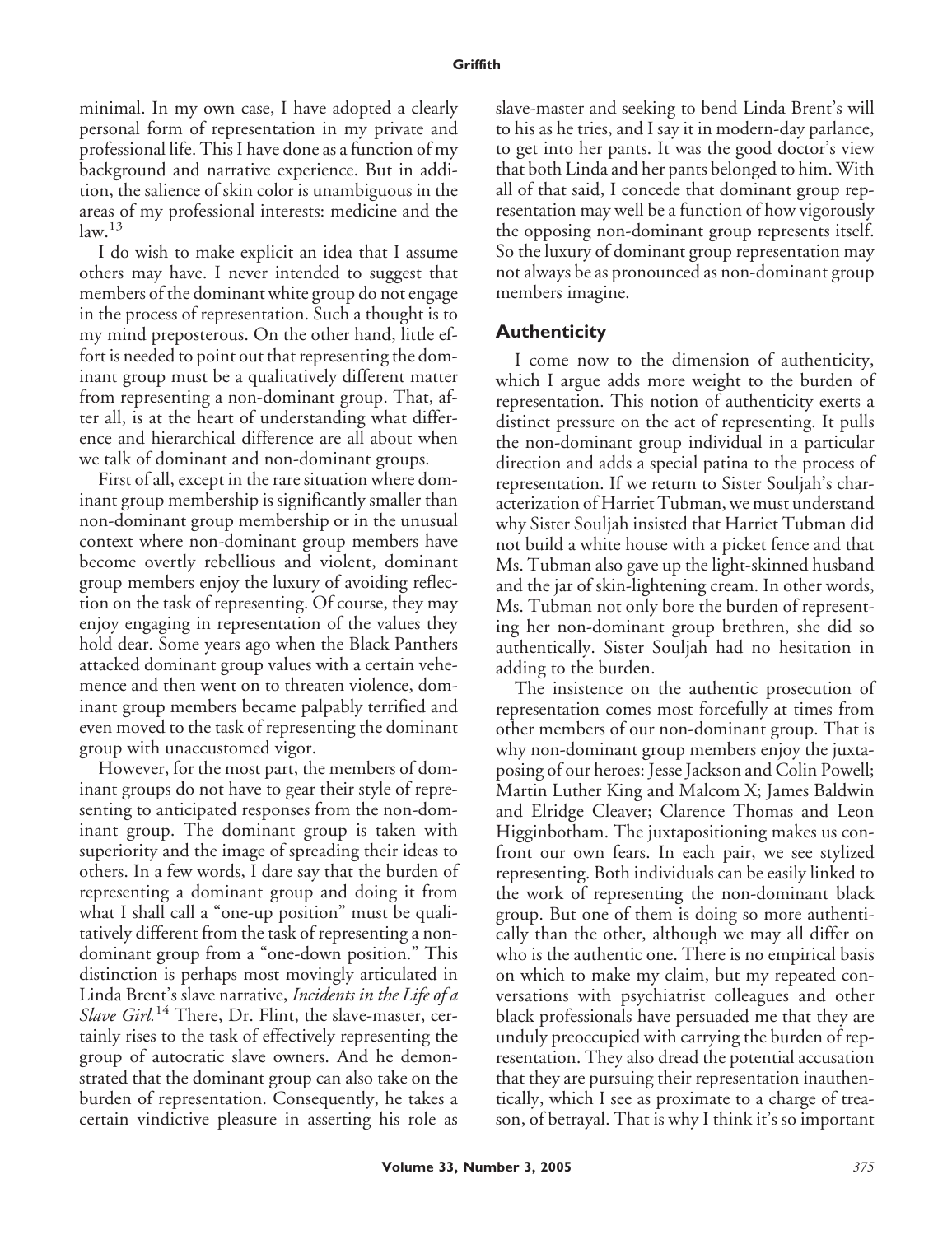for minority professionals to settle in their minds what they conclusively feel is authentic representation.

Not surprisingly, of course, the situation is often rendered more complicated when members of the dominant group enter the fray and try to add their two bits to a discussion that non-dominant group members often see as no business at all of the dominant group. I have tried on numerous occasions to explain this to white colleagues, and they have always appeared nonplussed and confused at my explanation. I point out to them that in the trial of *United States v. Marion Barry*, many African-Americans were offended by the uniquely vicious way in which the authorities hounded Mayor Barry. African-Americans were offended too by the suggestion, which was implicit in the government's charges, that the Mayor had represented his constituents inauthentically. In other words, the Mayor had not served his black brothers and sisters well. But many blacks thought that whites were intent on imposing their views on Barry's black constituents.

This subject of authentic representation remains a topic of cardinal significance at least because it invokes the use of so much energy in its contemplation. But it is important also because it influences the way in which black professionals decide to live out their lives and to construct the moral base on which the professional orientation is founded. Lithwick's critique of the recent biography of Clarence Thomas raises the fundamental question: how could a black man "who filters each and every public sling and arrow he's suffered through the prism of his own victimization construct for himself a jurisprudence of disdain for victims?" (Ref. 15, p 10). It's another way of asking how to move from Thomas's personal narrative to his professional credo. What is clearly missing in Thomas's story is the element articulated by Lawrence-Lightfoot in her portraiture of black men and women—that they are "courageous in pursuing their dreams and in reconciling with their roots" (Ref. 16, p 10). It is this reconciliation with Thomas's roots that was of interest to Higginbotham, who phrased the question another way. Higginbotham wanted to know how, given Justice Thomas's background, Thomas could formulate the moral basis to become hostile to affirmative action opportunities.<sup>17</sup> Higginbotham therefore made the connection between personal narrative and the moral construction of one's professional life, to which I shall subsequently return.

## **Belonging and Nigrescence Building**

The metaphor of belonging refers to a developmental process that I shall describe shortly. Much like the burden of representation, working out the difficulties presented by the belonging process may take many years, and it extends across the life span. The process of belonging may be understood as a correlative activity to the constructing of one's racial identity attitudes, what Thomas Parham<sup>18</sup> and Wil- $\lim \check{C}$ ross<sup>11</sup> have labeled a process of psychological nigrescence.

What is meant by the phenomenon of belonging? Belonging has been described $19$  as a total and confident sense of being a member of an organization. It is markedly different from the feeling of being tolerated or, worse, the feeling that you are an uninvited guest, a party crasher, so to speak. It is even different from the feeling that you have worked hard to get there and deserve the opportunity to be there. This sense of belonging is also more than mere confidence. When you really have the feeling of belonging, you don't waste time wondering what some white individual meant who only apparently slighted you; you don't constantly look around trying to gauge your effect on the white people around you. You pursue your activities with efficient single-mindedness, mindful of the need to be gracious and respectful of others. When you belong, you move with grace and aplomb. You contribute to setting the tone of the interaction when dealing with your white peers, and you know the limits of what you will accept from your white superiors. To those less fortunate than you, you are always patient and helpful. This sense of belonging is definitely more than just confidence.

It is perhaps better explicated through the description of how a black belongs to a black institution. The black who "belongs" to his church is totally at ease with all the rituals. His knowledge of the rules constrains him only a little. And while parameters are set that influence thinking and behavior, his creativity is often enhanced. The black who "belongs" to his church will testify, pray out loud, fall in the Spirit. He has no hesitation in saying "Amen" out loud or in clapping and laughing when he wishes. He feels in control of his space and time and knows with absolute certainty that it is his church. In fact, he alters his behavior when he visits another church, even if he has good friends there, because that is not his home church. His belonging isn't just psychological or so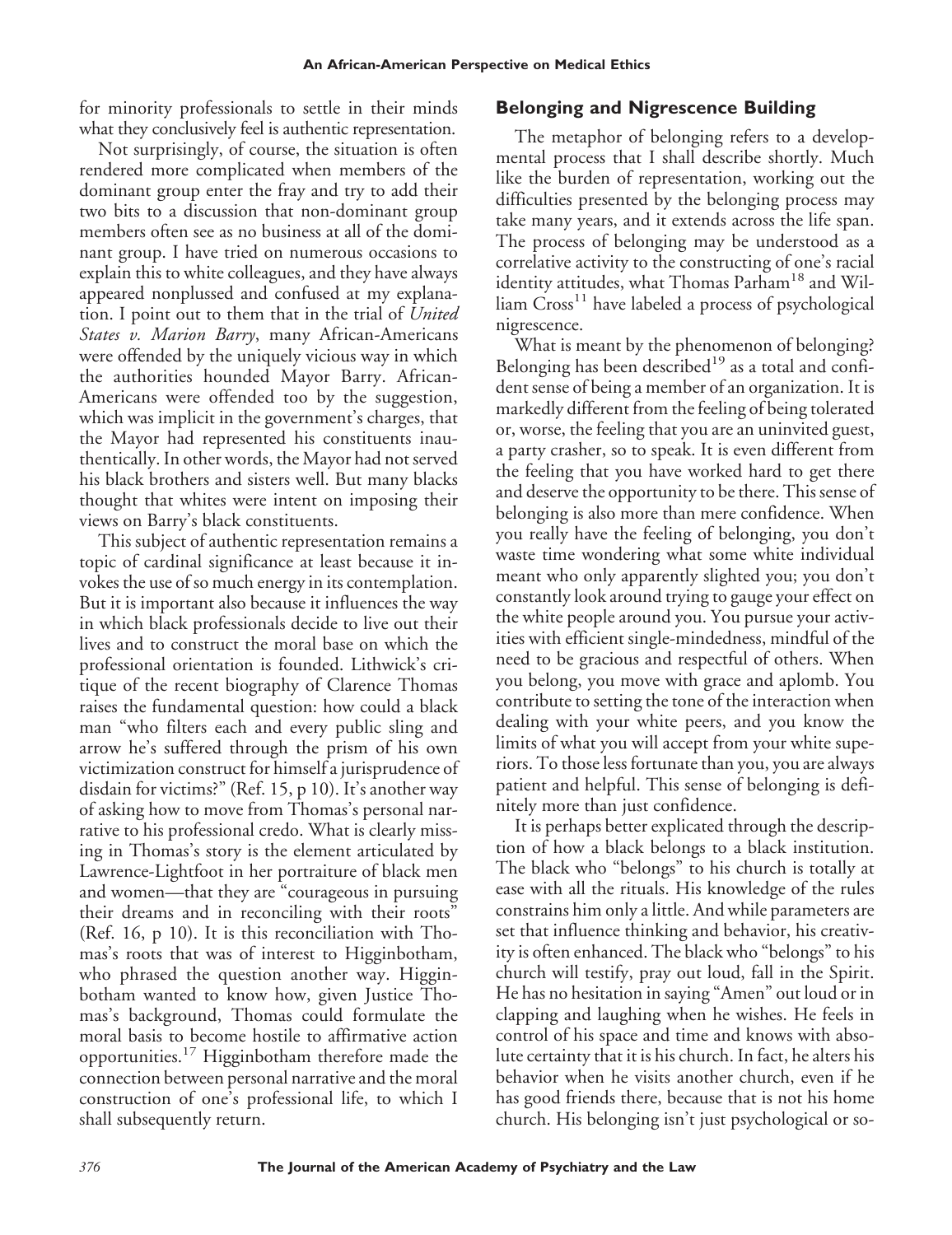cial. It has physical and behavioral correlates that are reflected in his total deportment.

It should be emphasized that when an individual does not belong somewhere, he spends an inordinate amount of energy thinking about what the dominant group intends doing to him or about what the dominant group thinks of him. This is what Chester Pierce called "defensive, apologetic, and deferential" thinking,  $10$  which leads to relative paralysis of his action and planning. In turn, this impacts on his self-esteem and effectiveness. Running away from the contentiousness of the dominant/non-dominant group interaction is not expected to be helpful in the long run. The important task is for members of the non-dominant group to learn how to negotiate the interactions with the dominant group and emerge with their self-esteem intact and elevated.

I come full circle now to Sara Lawrence-Lightfoot's *I've Known Rivers.*<sup>16</sup> In her analysis of six black lives, she drew attention to Harvard's Professor Ogletree and his continuing question about whether he should be exercising his functions at a place like Harvard. Even those who apparently made it in the white-dominated marketplace seem unable to resolve effectively the complex struggle of being at peace with their membership in white-dominated organizations. Professor Ogletree, at least in the skilled portraiture hands of Lawrence-Lightfoot, comes across as a wonderful example of the problematic intermingling of the belonging process and the burden of representation. The professor is taken with the idea that his feeling comfortable and ultimately belonging at Harvard may dilute his capacity to represent his black brothers and sisters effectively.

 $Cross<sub>11</sub>$  in his early theorizing, suggested several phases of identity development, which Parham<sup>18</sup> illustrated later with attention to the narratives of Malcolm X and W. E. B. DuBois. With reference to Malcolm X, for example, Parham explained how in the Pre-encounter stage, Malcolm was a high school adolescent who had little feeling about the business of being a black man. Then in the Encounter stage, Malcolm had his famous experience with the English teacher who tells Malcolm that being a lawyer is no realistic goal for a nigger. At that point, Malcolm begins to be more contemplative whenever he hears the word nigger. In his Immersion-Emersion stage, Malcolm begins to read voraciously whatever he can find in the prison library about black history. It is then that he is converted to the Muslim lifestyle. In his Internalization phase, Malcolm is on the pilgrimage to Mecca and encounters Muslims of different races. He begins then to reevaluate his perceptions about white men, and by extension, rethinks his views of the interactions between members of the non-dominant black group and members of the dominant white group in the United States.

Parham also made the point that a black individual's movement from one state to the next, and often back again, is influenced by experiences with both whites and blacks. In addition, movement through the nigrescence process is a function too of the Levinsonian state at which nigrescence experiences occur. Parham further emphasized that any black individual may proceed through Cross's nigrescence process in a stagewise linear fashion; one may also stagnate or recycle through the process. What is most crucial to understand, however, is that one's style of adapting to the nigrescence or belonging process ultimately may shape one's professional work.

## **Constructing a Moral Foundation**

I have tried until now to expose the powerful forces that impinge repeatedly on black medical professionals in the course of their work. But I do not wish to be seen as encouraging disordered thinking and behavior among physicians who belong to the non-dominant groups of this country. In other words, I am not promoting chaos. However, I knew no other way to focus on the mission of creating an exposition of how I am struggling to do my professional work, without articulating a narrative of my experiences. Furthermore, it is my view that my personal story is starkly defined by my identity as a black professional. Gates (Ref. 8, p XVIII) has asserted that nobody happens to be black, and it is a definitional truth that flies in the face of the comforting old lie that I could be a professional who happens to be black. However, I reject the comfort and the untruth because they serve no purpose in my argumentation. I turn now to my reality, which is founded on the precept that in constructing a moral foundation for my work, I have had to take stock of the burden of authentic representation and of the phenomena of belonging and nigrescence.

I am aware, after having carefully reviewed recent work about African-American perspectives on biomedical ethics,<sup>20</sup> that there is a difference of opinion as to whether one can claim a unique black approach to the constructing of a moral platform on which to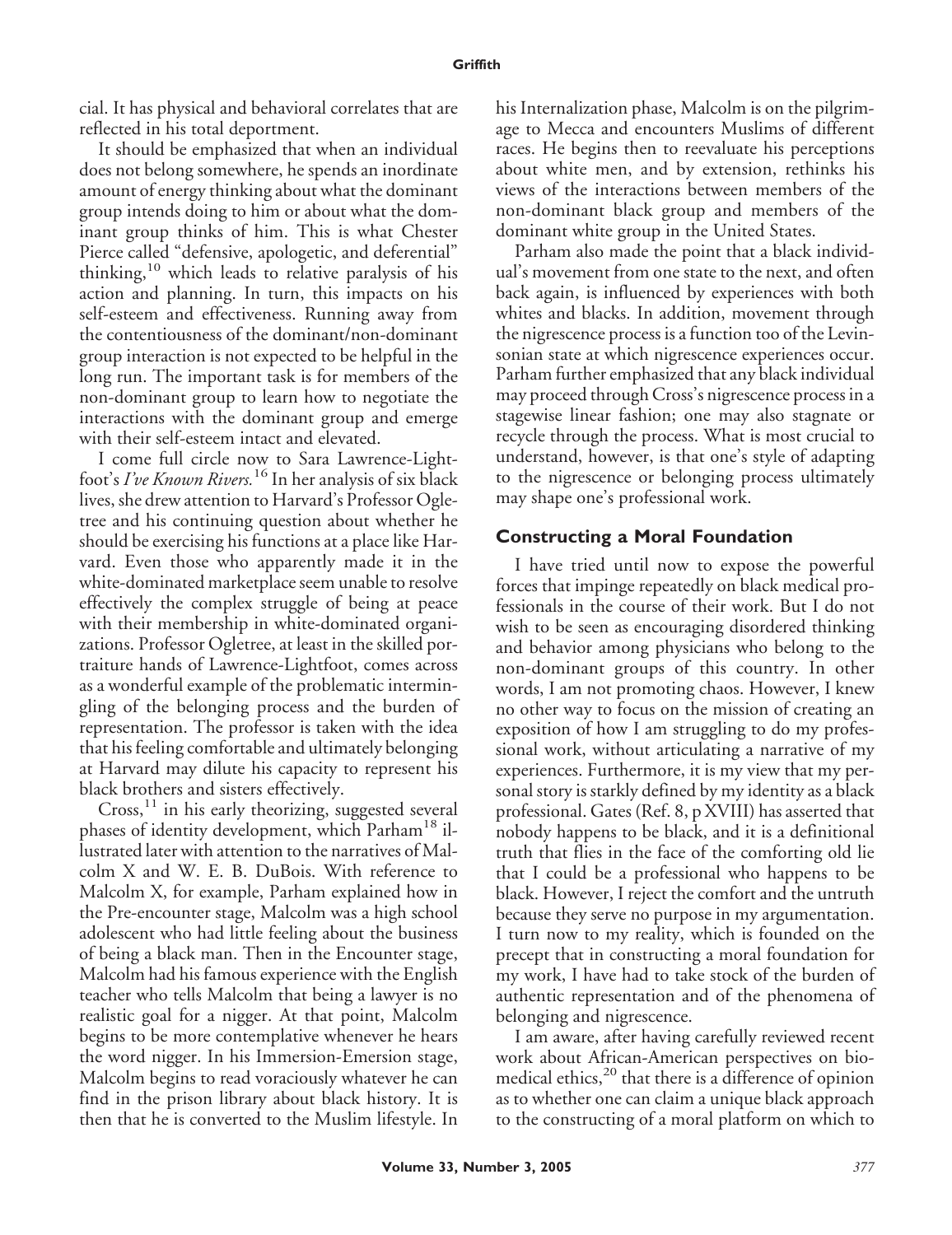found one's medical work. Obviously, each professional must reach his own opinion. However, I am concerned that black professionals may indeed find it easier to voice opinions about the moral context of their work by expressing themselves in a way that may still strategically serve the interests of the dominant group, what  $\text{Sampson}^{21}$  calls an accommodative voice. It is a way of thinking about morality and ethics, but within the parameters of dominant-group discourse. In resorting to personal narrative, I seek to broker a position that I hope is transformative: I have tried to articulate my own constitutive reality, keeping it real as I feel it to be, and then, making it clear that the development and orientation of my own identity have influenced my effort to formulate selfdetermining self-representation.<sup>21</sup> Consequently, my morality is harnessed to my narrative background.

Let us now examine a specific ethics dilemma I have encountered in my practice of forensic psychiatry, which is a unique specialty branch of clinical medicine. Since forensic psychiatric work takes place at the nexus of psychiatry and the law, the activities are often broader than those of traditional clinical psychiatry and therefore may create problematic situations that are somewhat unusual in clinical medicine.

Professor Alan Stone<sup>22</sup> framed this particular dilemma some years ago, and he started by recounting an aged story, one that rightly deserves to be called a parable, because once he related the story, Stone went on to deduce from it a range of powerful arguments. Stone gave the account of a Jewish physician who went to a British court in 1801 to help with the defense of another Jew who had stolen some spoons. At cross-examination, the prosecutor asked Dr. Leo: "Have you not been here before as a witness and a Jew physician, to give an account of a prisoner as a madman, to get him off upon the ground of insanity?" (Ref. 22, p 65).

Given the relatively primitive knowledge of psychiatry at the time of Dr. Leo's testimony, Stone felt justified in asking whether Dr. Leo could have been in court to do anything other than to help a fellow Jew escape just punishment. In other words, Dr. Leo was merely twisting justice and fairness to help his patient, the result of which was a desecration of his profession. Stone used the tale to examine the reference points or the ethics framework available to the good Dr. Leo. Stone pointed out that given the knowledge base of psychiatry at the time, neither a good clinical practice standard nor a scientific standard would have been of much use to Dr. Leo, who obviously knew little about his patient's "mania" for stealing spoons. Stone implicitly suggested, therefore, that Dr. Leo was lured into the courtroom by his wish to save his patient, to help his patient, which is in the tradition of clinicians. However, it is this desire to help, the "ethical thesis of the practitioner" (Ref. 22, p 68) that became for Stone a fundamental problem in the legal context. Wishing to help leads the forensic psychiatrist into the temptation of going too far in his court testimony, of twisting things to help his patient. The result is ambiguity in the ethics boundaries of forensic psychiatry. The conclusion that flows from Stone's argumentation is that psychiatrists should stay out of the courtroom.

Appelbaum<sup>23</sup> took Stone's criticism to heart and responded by delineating a theory of ethics for forensic psychiatry. Appelbaum was careful to define forensic psychiatry as the evaluation of subjects for the purpose of generating a report or testimony for an administrative or legal process (Ref. 23, p 238). In so doing, he sought to differentiate ethics principles as a function of the activities carried out by physicians. For Appelbaum, while beneficence toward his patient is a cardinal duty of a clinical doctor, a research physician may have an important commitment to the "production of valid, generalizable data" (Ref. 23, p 238). Similarly, he saw forensic psychiatrists as having a commitment to the value of advancing justice, not to promoting the health of a patient. In advancing justice, Appelbaum argued, the forensic psychiatrist should focus squarely on truth-telling and on maintaining respect for persons. Telling the truth requires saying what one believes to be true (a kind of honesty), as well as articulating the limitations on one's testimony (such as acknowledging clearly what records one has not seen). Respect for persons involves making clear to evaluation subjects the role being played by the physician, obtaining informed consent, and respecting confidentiality. Appelbaum did not dispense with a physician's duty to respect the traditional values of beneficence and non-maleficence. However, he emphasized that those traditional values were not primarily relevant to carrying out the functions of a forensic psychiatrist.

So far, I have tried to explicate a major debate that has erupted in forensic psychiatry ethics, fueled especially by the arguments presented by Professor Stone and the counter-arguments formulated by Professor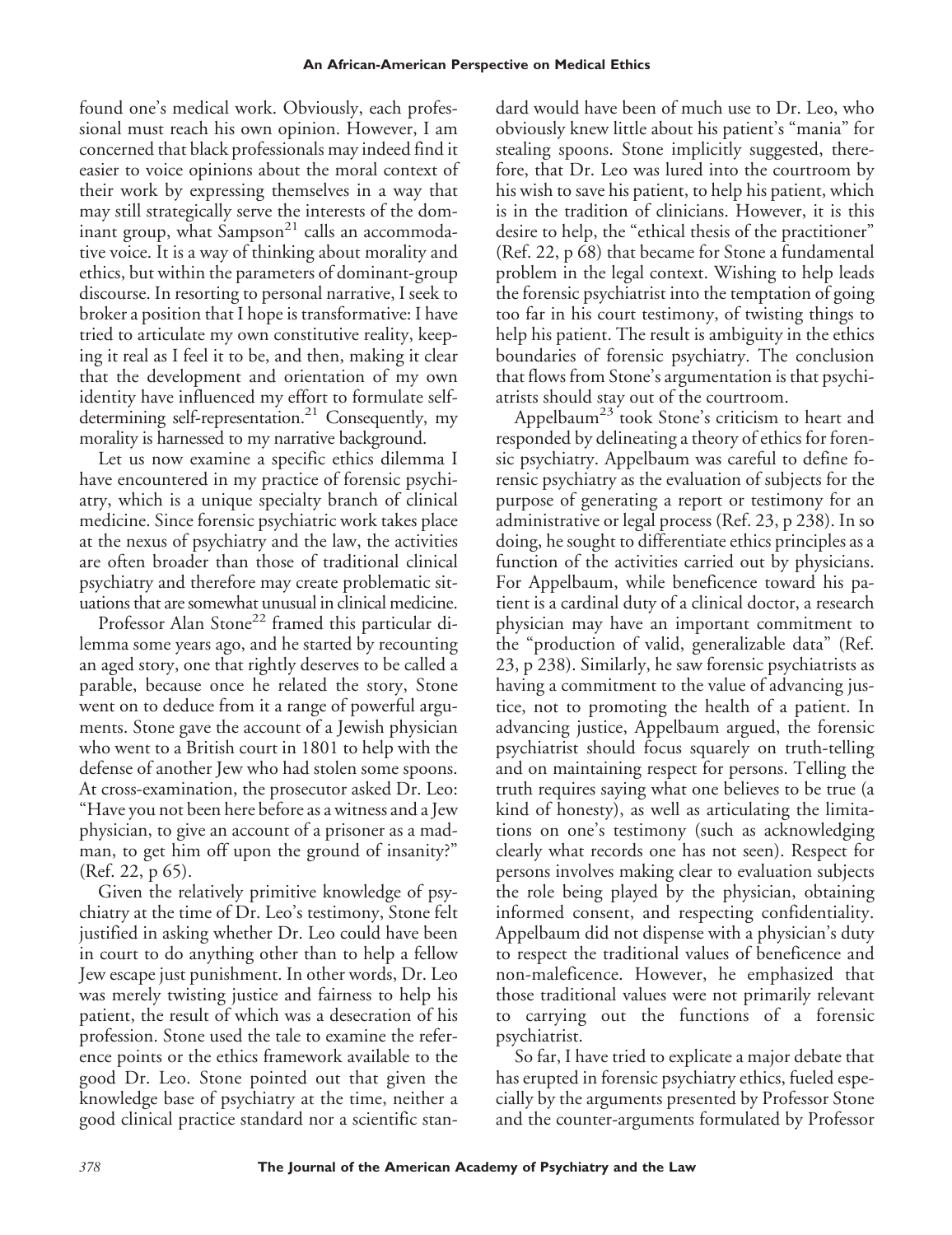Appelbaum. Elsewhere, I responded to both colleagues and tried to establish what I found so unsatisfying about their positions.<sup>24</sup> First, I think it helpful and instructive to return briefly to Dr. Leo's story, as I have concluded that this Jewish physician is an important symbol of the non-dominant group forensic psychiatrist. Dr. Leo had to confront his burden of representation. And given the anti-Semitic context at that time, he had to contemplate what commitment to his non-dominant group could mean, what would be his behavior as he sought to represent his group authentically. I also cannot say where he was in Cross's framework of adult development and how his Jewish identity-building was linked to his decision.

Nevertheless, what has made me increasingly troubled with the considerations evinced by both Drs. Stone and Appelbaum is how unconcerned they seemed with the profound dilemma faced by Dr. Leo. Stone seemed almost joyful at the idea that modern-day psychiatrists should stay out of the courtroom, given the ethics-related confusion pervading the work of forensic specialists. Furthermore, Appelbaum seemed to decide that truth-telling and respect for persons would effectively serve all future Dr. Leos.

I can readily see that many colleagues will take up this last point and brandish it with fervor. In other words, Dr. Leo should forget his Jewishness and his struggles with dominant-group politics and simply tell the truth in the courtroom. This would solve a number of problems and should lead at least to striving for objectivity in his testimony. While I will ultimately dismiss this argument, I will not do so prematurely. Indeed, I pause here to amplify the point. In preparing this essay, I took the time to review it with several colleagues. One of them, a black pastor, suggested that Dr. Leo was wrong in approaching the dilemma the way he did. The pastor suggested that Dr. Leo should not have been swayed by ethnicity or socioeconomic status, and Dr. Leo should have been committed to the universal principles of justice and truth-telling. As a result, my pastor-colleague did not believe in leniency for minority groups and felt it unnecessary for them to be afforded a crutch or special helping hand. In his own language, he noted that he would recommend no breaching of the rules.

It surprised me how willing my colleague was to concede that blacks had had a terrible history in the Anglo-American context. Furthermore, he agreed that the current socioeconomic system was not fair to blacks. Neither were the legal and educational systems. He thought that Dr. Leo should have been constrained to tell the truth in court, while advocating outside the courtroom for equity and fairness for his non-dominant group peers. My colleague then resorted to his religion-based terrain. He recommended a stance of "patient enduring" and "perseverance and hard work" for blacks throughout the Diaspora, and he described his hopeful belief that eventually blacks will be victorious in seeking equality and justice.

I have just pointed out how one religious colleague prized the value of truth-telling and similar professional values. Even within a religious framework, this profound respect for such universal principles was desirable and important to maintain. On the other hand, another colleague (also a man of the cloth) pointed out that Dr. Leo deserved to be commended for the interest in his fellow man. Dr. Leo had an interest in the situation of his friends and neighbors, a sort of prophetic attachment to the orphan and the widow. Dr. Leo was responding to the injunction that we be concerned about feeding the hungry, about clothing the naked, giving drink to the thirsty, and visiting those who are sick and in prison. My colleague saw Dr. Leo's behavior as, in a sense, imitative of Christ, calling to mind Christ's notion (found in St. Matthew's Gospel at Chapter 25:40) that "since as ye have done it unto one of the least of these my brethren, ye have done it unto me." (While I have formulated this idea in Christian terms, I recognize that other religions also preach compassion for one's neighbors.)

The juxtaposing of these religion-based views serves an important purpose. It highlights the crucial situational dilemma in which Dr. Leo found himself. And I am insisting that we must do right by Dr. Leo before blithely entertaining a solution. We must do better at understanding who Dr. Leo is. To dismiss the seriousness of his struggle is to undermine the personal narrative of non-dominant group professionals. By dint of my own story and experience, I am forced to keep an eye on the interests of my nondominant group, even as I contemplate the values exhorted and underlined by my profession. Christ's injunction in the Gospel makes Dr. Leo a more sympathetic figure to my Christian mind and amplifies Dr. Leo's concern for his fellow Jew.

It worries me that one could observe Appelbaum's rules of truth-telling and respect for persons without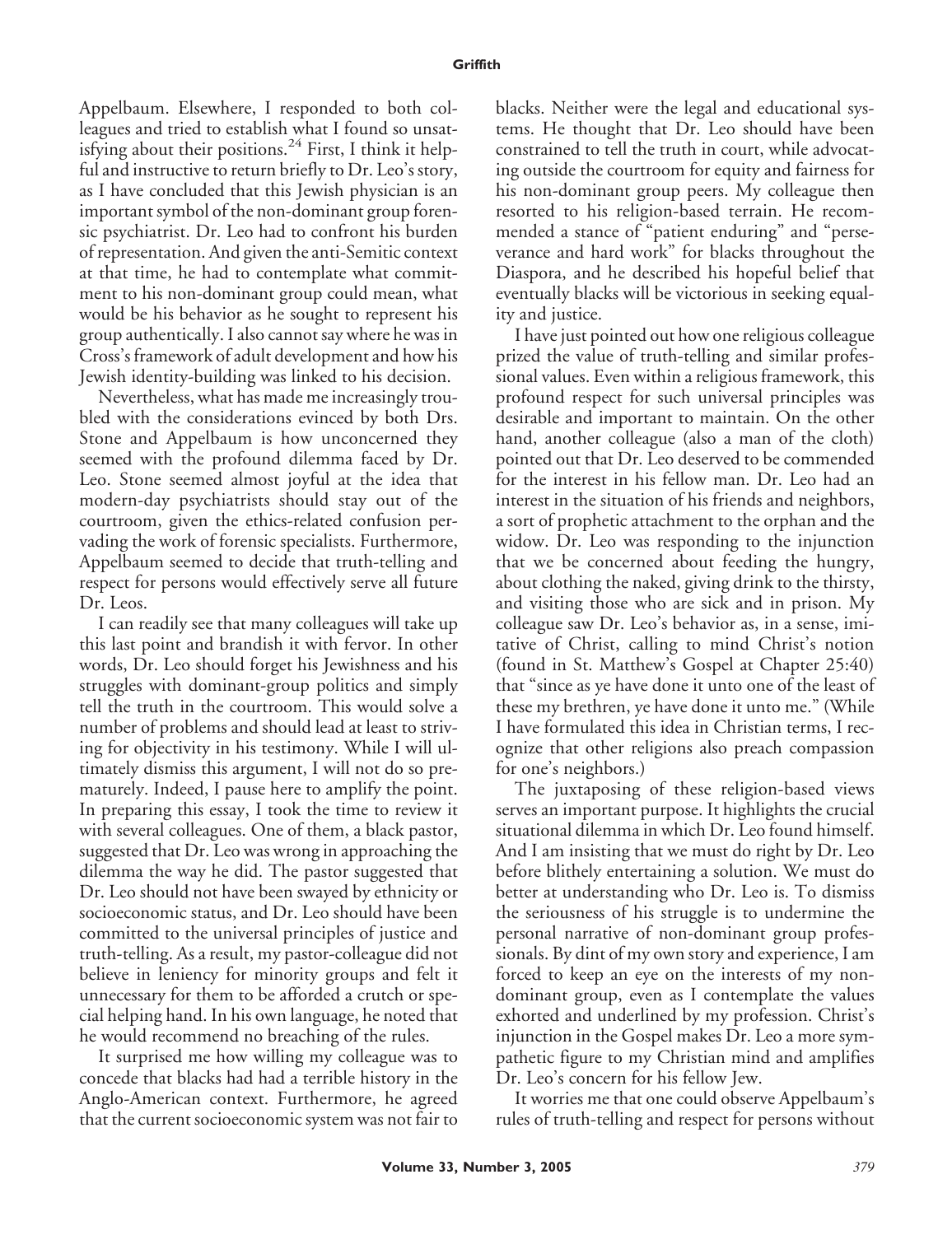having any concern for the person who stole the spoons. At the same time, Dr. Leo could be concerned about his fellow Jew and go on to tell untruths and make false claims in court. The real task is to observe Appelbaum's principles while appreciating Christ's reminder about our interconnectedness. I am simply not satisfied by observing Appelbaum's rules in court, while the judicial system continues to be viewed by many as an institution pervasively plagued by racism.<sup>25,26</sup> Candilis and colleagues<sup>27</sup> have also recognized that a tenacious respect for these ethics principles, with emphasis on objectivity, may lead to a less than humane consideration of our societal and professional obligations.

As a black forensic psychiatrist, proceeding from my background and experience, I am concerned both about the commitment to professional values and about my self-defined loyalty to my reference group and my responsibility to others in my community. As a result, I take a transformative stance, wishing to advocate for adherence to professional values in addition to arguing forcefully for considering why Leo's group feels so disadvantaged and lacking empowerment. This approach also broadens and strengthens the business of respecting persons.

The position I am intent on formulating also has fundamental practical implications. Ignoring my personal narrative diminishes me in my own eyes. But it also leads to minimizing my group's status in the context of professional-association politics. The result, as  $Cross<sup>11</sup>$  understood so well, often leads to an obligatory refurbishing of the process of nigrescence building. Rendering invisible a personal narrative can be perceived as, in Cross's terms, an unpleasant encounter experience, which in turn catalyzes a recycling through the nigrescence process. In other words, non-attention to Dr. Leo's dilemma can dilute the confidence that links him to his reference group, while fragilizing his personal identity. I am also concerned that dominant group psychiatrists, some of whom spend little time reflecting on the situation of their non-dominant group colleagues, often pursue with enthusiastic single-mindedness the political interests of the dominant group in the context of our professional organizations.

Now I am not advocating commission of a wrong to correct an antecedent wrong. But I think it important and useful to advocate our participating differently in the work we do. First, we should approach the work while sensitively recognizing the pain and suffering of the defendants and others we are called to evaluate—recognizing them as one of us. In recognizing their status, we should work hard to make sure we do not exacerbate their suffering, although in some cases it may be unavoidable.

As we recognize the position of the disadvantaged in our midst and connect to them empathically, we must take on the responsibility to carry out our work as thoroughly as possible. It is in thinking more carefully about our evaluations— employing data from multiple sources when possible, emphasizing the need for completing the cultural formulation, checking and rechecking information—that we will do justice to the tasks we are hired to carry out. In other words, connecting to our subjects as human beings drives us to do our work professionally and humanely.

From time to time, those who represent the legal system will do their best to involve us in biased evaluations that harm or benefit the evaluee. It should be easy to resist the entreaties of those intent on harming. It is harder to reject the invitation to twist what we have to say so as to benefit our subjects. Resisting this latter temptation is feasible if the expert is able to say that he or she is really committed to participating in a judicial process that is founded on fairness and an effort to provide justice to those caught up in it. However, the emphasis here is not on a platitudinous commitment to theoretical principles of truth-telling and respect for persons. The emphasis is on a commitment to serving our neighbors fairly and respectfully—seeing them as members of our community and serving them as brothers and sisters.

Reflecting on the humanity in Dr. Leo's deportment has persuaded me that it is important to ask about the intent of those who wish to hire us. For example, some years ago a prosecutor hired me in the case of an individual who had refused to pay income taxes owed the government. I found out by accident that the prosecutor intended to pursue the case regardless of what I found on examining the subject. In other words, the prosecutor stated boldly that he was not seeking justice. He simply intended to prosecute anyone who refused to pay taxes and he confirmed that his was a political agenda. This many years later, I regret having taken the case. I did strive for objectivity in the case and pursued truth-telling. I concluded that the subject suffered from a mental illness and that his thinking was delusional. But I did not think enough about the subject's humanity.